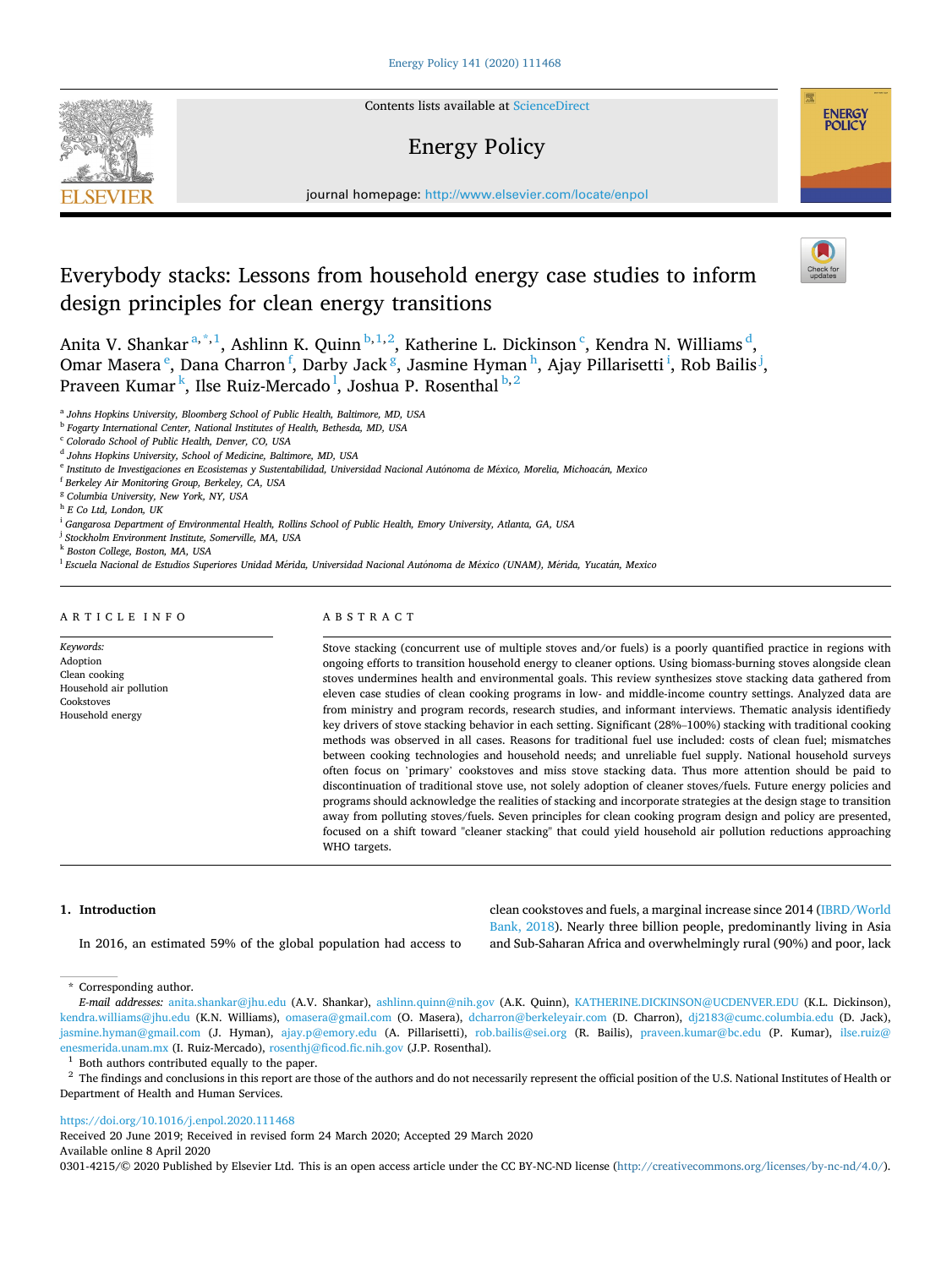access to clean cooking methods [\(Bonjour et al., 2013;](#page-7-0) [IBRD/World](#page-8-0)  [Bank, 2018](#page-8-0); [WHO, 2016\)](#page-8-0). The reliance on polluting fuels (primarily wood, dung, crop residues, charcoal, and kerosene) used in simple devices to meet household energy needs is a leading cause of household air pollution (HAP), which contributes to significant morbidity from respiratory and cardiovascular diseases and results in millions of deaths worldwide [\(GBD 2016 Risk Factors Collaborators, 2017\)](#page-8-0). Data from the recent Energy Progress Report (2018) on Sustainable Development Goal 7 (SDG 7), which calls for affordable, reliable, sustainable and modern energy for all by 2030, indicates that the pace of clean household fuel transition is severely lagging. Without dramatic acceleration in the coming years, SDG 7 will be missed by a wide margin ([IBRD/World](#page-8-0)  [Bank, 2018\)](#page-8-0).

A focus on improving overall living conditions to allow the sustained elimination of household sources of pollutants from cooking devices is critical from a health perspective, as considerable research has shown that HAP exposure substantially contributes to the global burden of disease [\(Lim et al., 2012](#page-8-0); [GBD 2016 Risk Factors Collaborators, 2017](#page-8-0)). This includes acute lower respiratory infections (ALRI), chronic obstructive pulmonary diseases (COPD), lung cancer, ischaemic heart diseases (IHD), diabetes, and stroke. Like other categories of air pollution, HAP affects health in a dose-dependent fashion. Integrated exposure-response (IER) models, which estimate the relative risk for a disease caused by air pollution at different  $PM_{2.5}$  exposures, allow estimates not only of the current health burden of HAP, but also of the potential health benefits of reducing HAP. These models indicate that substantial reductions in HAP are needed in order to significantly reduce the burden of disease [\(Bruce et al., 2015](#page-7-0); [Burnett et al., 2014\)](#page-7-0).

This implies the need for a substantial transformation in the patterns of pollutant exposure from cooking and heating practices among the rural poor. For example, the IER for child ALRI shows that reductions of 50% in exposure to HAP from exposure levels typically associated with traditional solid fuels and stoves can be expected to result in only small reductions in risk, and that much more substantial reductions (levels close to the WHO threshold of 35  $\mu$ g/m3 PM<sub>2.5</sub> for long-term average exposure) are needed to prevent most of the ALRI cases attributed to HAP ([HEI Household Air Pollution Working Group, 2018](#page-8-0)). Based on existing data, it is nearly impossible to meet the WHO targets if households use traditional biomass fuels ([Johnson and Chiang, 2015\)](#page-8-0). Rather, a near-complete discontinuation of the use of traditional polluting fuels would be required to achieve health goals. This process has also been termed suspension of solid fuel use ([Yan et al., 2020](#page-8-0)).

In addition to the risk of premature death due to respiratory and cardiovascular disease, burn injuries associated with traditional cooking with firewood are significant. Indeed, 95% of the more than 300,000 global fire-related deaths that occur each year take place in low- and middle-income countries, where open fires and crudely constructed cookstoves play an outsized role [\(Gallagher et al., 2016](#page-8-0); [Mock et al.,](#page-8-0)  [2008\)](#page-8-0). HAP has also been associated with visual impairment ([West et al.,](#page-8-0)  [2013\)](#page-8-0) and linked with low or reduced birthweight ([Epstein et al., 2013](#page-8-0); [Amegah et al., 2014\)](#page-7-0). Moreover, there is a significant burden of time and drudgery for women and children who tend to be primarily responsible for the collection and processing of fuelwood ([Ndiritu and Nyangena,](#page-8-0)  [2011; Nankhuni and Findeis, 2004](#page-8-0)).

Many policy and program efforts designed to address these health concerns focus on transitioning households towards cleaner energy practices by encouraging adoption of the cleanest available cookstoves and fuels. Options include the promotion of clean fuels and devices such as liquid petroleum gas (LPG), biogas, natural gas, ethanol and electric stoves. Some solid fuel stoves, such as clean wood burning chimney stoves and devices that burn biomass pellets, can also reduce levels of HAP.

However, *access* to clean cooking technologies and fuels is not sufficient if the larger goal is the elimination of exposure to household pollutants. Increasing access to clean technologies and fuels rarely results in their consistent, exclusive and long-term use in poor, rural communities [\(Ruiz-Mercado et al., 2011\)](#page-8-0). Indeed, historical studies have documented that in most household energy transitions, full uptake and sustained use of non-traditional clean cooking alternatives has been low, and the transitions only partial ([Mobarak et al., 2012](#page-8-0); [Hiemstra-van der](#page-8-0)  [Horst and Hovorka, 2008](#page-8-0); [Brouwer and Falc](#page-7-0)ão, 2004; Malla and [Timilsina, 2014](#page-8-0)). Moreover, population-based surveys focused on identifying only "primary fuel use" have overlooked the heterogeneity in fuel use found at the household level. In the vast majority of clean cooking initiatives, the cleaner alternative is simply added to the traditional methods of cooking resulting in combined use. The use of multiple cooking devices and fuels is commonly referred to as stove 'stacking'. This pattern is not unlike what typically happens in a high-income context, where the acquisition of a new cooking device (e. g., a microwave or a slow cooker) does not fully displace the original cooking apparatus but instead adds to it. In essence, given access to a portfolio of options and a diverse set of household needs, *everybody stacks.* 

Assessing progress is further complicated by the fact that cookstove programs can be designed to advance multiple goals: improving health; promoting gender equity; enhancing livelihoods; reducing greenhouse gas emissions; reducing deforestation, etc. It follows that the multitude of clean cooking initiatives and programs by governments, international agencies, not-for-profit organizations and social businesses may prioritize different outcomes. For example, stove initiatives created to reduce firewood collection and deforestation or to create cookstove microbusinesses for the poor may be satisfied with marginal emission reductions and negligible improvements in HAP, if this outcome is measured at all [\(Rosenthal et al., 2018\)](#page-8-0).

The determinants of household stove and fuel choice are dynamic and multi-faceted, including socio-economic and cultural factors, availability and accessibility to clean cookstoves and fuels, and sociopolitical and environmental influences. A primary factor is household income and the cost of devices and fuels (both initial and recurrent). However, despite evidence that households tend to adopt cleaner and more efficient fuels as price barriers decrease (either through increased income or the presence of subsidies), studies have demonstrated that woodfuel use continues despite ability to pay for alternatives [\(Masera](#page-8-0)  [et al., 2000](#page-8-0); [Ruiz-Mercado et al., 2011](#page-8-0); [Hiemstra-van der Horst and](#page-8-0)  [Hovorka, 2008](#page-8-0); Brouwer and Falcão, 2004; [Gould et al., 2018\)](#page-8-0).

A number of behavioral and cultural factors, such as household preferences and beliefs, food tastes, and cooking practices can also influence cooking fuel choice. For example, in certain settings, common foods are perceived as taking longer to cook and/or having a different taste when cooked using an available cleaner fuel such as LPG [\(Masera](#page-8-0)  [et al., 2000](#page-8-0); [Ouedraogo, 2006](#page-8-0)). In some contexts, such as rural Guatemala, firewood stoves serve as heat and light sources as well as a social gathering point and are valued for these services (Bielecki and [Wingenbach, 2014\)](#page-7-0). Intra-household decision-making and gender roles can also influence fuel choice. In certain settings, female-headed households have opted for cleaner fuels ([Malla and Timilsina, 2014](#page-8-0)), although in some circumstances women may not have the decision-making authority to choose the cleanest fuel, even if they would prefer to do so [\(Muneer, 2003;](#page-8-0) [Miller and Mobarak, 2013](#page-8-0), [Choumert-Nkolo, et al 2019\)](#page-8-0).

Evidence suggests that stove use patterns and associated HAP levels also vary seasonally. For instance, in some regions in Nepal, per capita increases in fuel consumption during the winter months were found to be related to increased stove use for tasks like water heating or cooking food for animals. Only smaller increases were attributed to space heating activities, due to household heating strategies like filling metal pans with charcoal to heat the home [\(Lam et al., 2017\)](#page-8-0). Understanding the seasonal dynamics of stove-fuel stacking is thus key to selecting which portfolio of options can achieve significant impacts.

Given the multiple factors affecting use of traditional cookstoves and fuels, there is a clear need for policy and program interventions to explicitly integrate stove and fuel stacking in their diagnostic,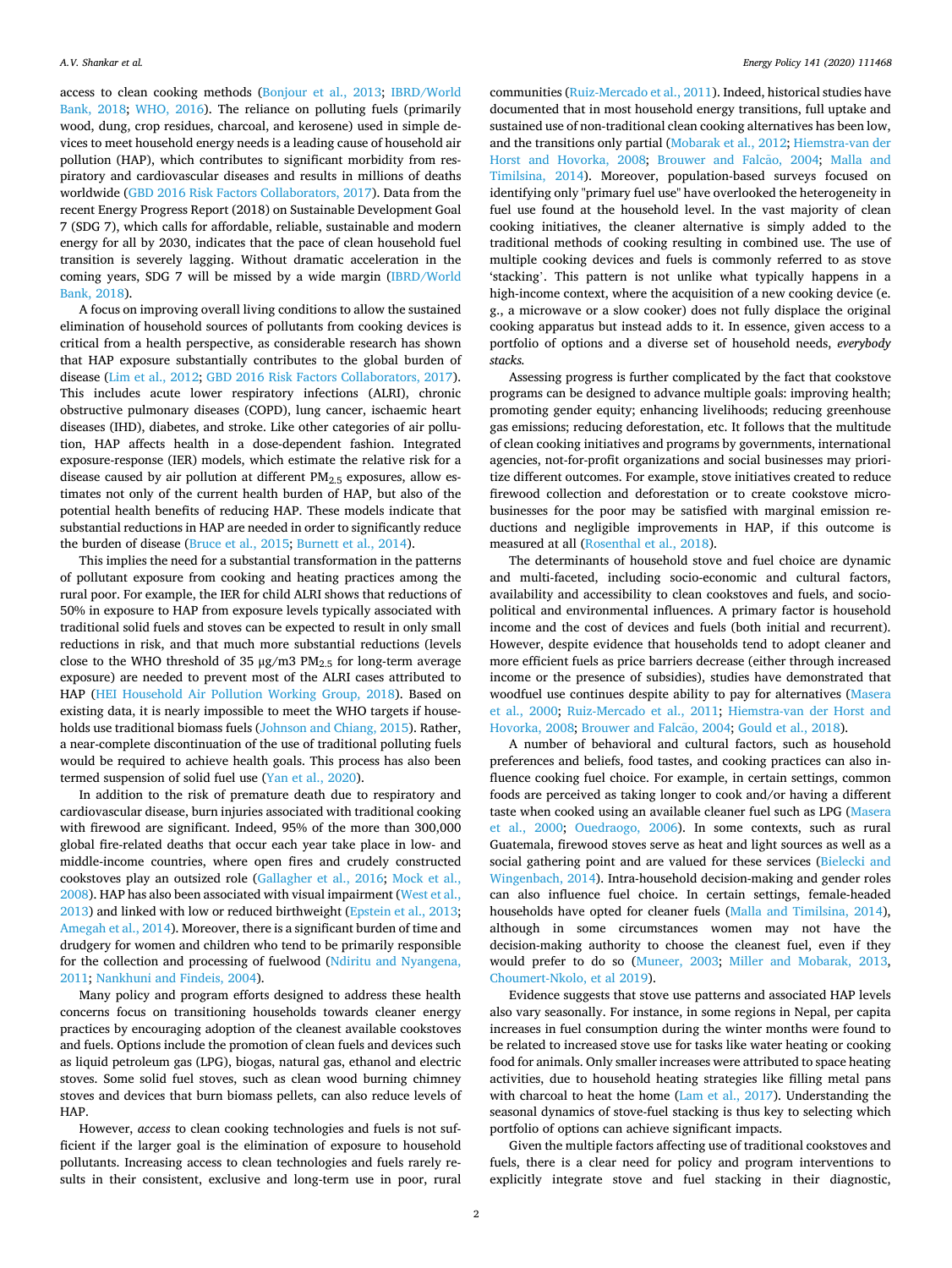monitoring and implementation strategies to enable household energy transitions towards cleaner options ([Ruiz-Mercado and Masera, 2015](#page-8-0)). Without such efforts, the negative impacts of residual use of biomass for cooking will remain significant. In this paper, we review evidence of stove and fuel stacking gathered in the context of a recently published series of eleven case studies of clean fuel programs across the world ([Quinn et al., 2018a\)](#page-8-0). We use this evidence, along with findings from additional studies, to inform design principles that acknowledge the ubiquity of stacking behavior and attempt to shift behavior towards "cleaner stacks" to effectively reduce exposure to air pollution in the home.

## **2. Methods**

This review is a collaborative effort under the Clean Cooking Implementation Science Network (ISN) supported by the National Institutes of Health (NIH) and partners. The eleven primary case studies that are the foundation for this review have been published elsewhere ([Quinn et al., 2018a\)](#page-8-0), and describe a diversity of cookstove and fuel programs in Sub-Saharan Africa, Asia and Latin America. The programs were evaluated using a common framework, the RE-AIM (Reach, Effectiveness, Adoption, Implementation and Maintenance) implementation science framework ([Glasgow et al., 1999](#page-8-0)). The application and elaboration of the widely used RE-AIM tool for this purpose is presented elsewhere ([Quinn et al., 2019\)](#page-8-0). The eleven case studies focused on the following clean cooking solutions:

- 1) Liquefied petroleum gas (LPG): four programs (in Cameroon, Ghana, Indonesia and Peru) and one program that reviewed an LPG program alongside a newer program to promote electric induction cooking (Ecuador);
- 2) Ethanol/methanol: two programs (in Ethiopia and Nigeria);
- 3) Biogas: two programs (in Cambodia and East Africa (Kenya, Tanzania and Uganda)); and
- 4) Compressed biomass pellets and briquettes: two programs (in Rwanda and China).

The eleven programs profiled in the case studies used a wide range of dissemination strategies. Some programs were market-based, such as a small-scale effort in Rwanda to promote biomass pellet fuels and gasifier stoves [\(Jagger and Das, 2018](#page-8-0)), a pilot in Nigeria focused on ethanol/methanol stoves and fuels [\(Ozier et al., 2018\)](#page-8-0), and efforts by Chinese industries to scale up compressed biomass fuel production ([Carter](#page-8-0)  [et al., 2018](#page-8-0)). Others were government-led and national in scope, often with a focus on subsidies: Indonesia's "Zero Kero" program [\(Thoday](#page-8-0)  [et al., 2018](#page-8-0)), Ecuador's LPG and induction subsidies ([Gould et al., 2018](#page-8-0)), and Cameroon's LPG scale up [\(Bruce et al., 2018\)](#page-7-0). Other government-led efforts focused specifically on lower-income or rural residents, such as Ghana's rural LPG program [\(Asante et al., 2018;](#page-7-0) [Abdulai et al., 2018](#page-7-0); [Agbokey et al., 2019](#page-7-0)) and Peru's *Fondo de Inclusión Social Energético* (FISE, Energy for Social Inclusion Fund) [\(Pollard et al., 2018](#page-8-0)). Dutch development agencies formed national or regional partnerships with state and private sector actors to develop the two profiled biogas programs [\(Hyman and Rob Bailis, 2018; Clemens et al., 2018\)](#page-8-0). Finally, international agencies and NGOs worked together to improve access to cooking technologies in Ethiopia's humanitarian camps, where ethanol stoves and fuels were provided to refugees [\(Benka-Coker et al., 2018\)](#page-7-0).

All eleven case studies used a combination of primary data collection on stove and fuel use patterns, interviews with program and policy officials, and compilation and analysis of locally available documentation and published background as the basis for the evaluation. While all were guided by the adapted RE-AIM framework described above, each case study utilized, by necessity, slightly different sources, locally adapted surveys and analytical methods (See original papers in [Quinn et al.,](#page-8-0)  [2018a](#page-8-0) for details.)

Using thematic analysis of the case studies combined with additional

discussion with the case study developers, a number of themes and barriers related to adoption of clean cooking technologies and displacement of traditional stoves were identified. Members of the Clean Cooking Implementation Science Network then developed a set of seven design principles for implementing a "cleaner stack" of cooking technologies and behaviors. The principles were designed using an iterative process involving expert review of the thematic analyses, construction of initial principles, and incorporation of feedback from researchers, program implementers and other stakeholders. These design principles are meant to serve as high-level guidelines that anticipate stove and fuel stacking and can be used to improve prioritization and decision-making during the program design process.

#### **3. Results**

The case studies revealed substantial stove stacking with traditional stoves and fuels in every one of the reviewed clean cooking programs ([Table 1](#page-3-0)). This result holds true even in the case of older, more established programs, such as in Indonesia and Ecuador, where LPG has been subsidized heavily since the early-to mid-2000s and the majority of households now report that LPG is their primary cooking fuel. In the Carchi region of Ecuador, where 93% of households are primary LPG users, only 19% of these households use LPG exclusively. The other 81% of households continue to use traditional wood fuel, with 79% of them using it at least once a week, and 27% using it daily. In the Central Jakarta and Yogyakarta regions of Indonesia, where 61% and 73% of households report primary LPG use, only 10% and 20%, respectively, are exclusive LPG users. Eighty percent of households stack with an additional fuel, and 73% of them use traditional wood stoves. Stacking was also seen in newer LPG programs, such as Peru's FISE program, where 95% of program participants reported continued use of biomass fuel, comprising 40% of all cooking. A survey conducted 9 months after participation in Ghana's rural LPG program demonstrated limited success in transitioning households away from woodfuel use, as all participants reported that wood remained their primary cooking fuel. Moreover, only 8% continued to use LPG even as a secondary fuel, while 92% had abandoned LPG fuel completely because of high cost of refills and distance to filling stations. Lastly, although the national LPG "masterplan" in Cameroon was too new to evaluate through the case study, surveys in Cameroonian provinces where LPG had been promoted on a smaller scale revealed that 90% of peri-urban and 99% of rural residents reported stacking with biomass fuels.

The case studies focused on ethanol stoves and on biomass pellet fuels and stoves also found stacking behavior. In a low-income urban setting in Ethiopia focused on market-driven promotion of the Clean-Cook ethanol-fueled stove, 100% of respondents reported stacking, using up to 5 stove types. Of CleanCook adopters, 98% used charcoal stoves, while 70% used firewood, 6% kerosene, and 50% electricity in addition to the ethanol stove. A separate arm of the Ethiopia ethanol project focused on a refugee settlement, and even in this context, where settlers have very limited options, ethanol fuel supply interruptions led to stacking with wood stoves. In a small sample of urban homes in Lagos, Nigeria, the CleanCook was used regularly by 65% of households, but only one third of these reported to use it exclusively, while most stacked with kerosene. In the case of Rwanda's Inyenyeri program promoting pellet fuels and stoves, exclusive use of the pellet fuels was extremely rare. Amongst Inyenyeri adopters, 65% of cooking events took place on portable charcoal stoves, fixed charcoal stoves and traditional 3-stone fires. Lastly, in a small research project in China where compressed biomass fuel and gasifier stoves were provided to households for free, 77% of homes continued to regularly use their traditional wood chimney stoves. Daily use of the gasifier stove was modest initially (40% of the days in a month) and declined over time.

Biogas systems are somewhat different than the other clean cooking options. They have high upfront costs and require daily labor inputs. However, if well maintained, they provide a consistent home-based fuel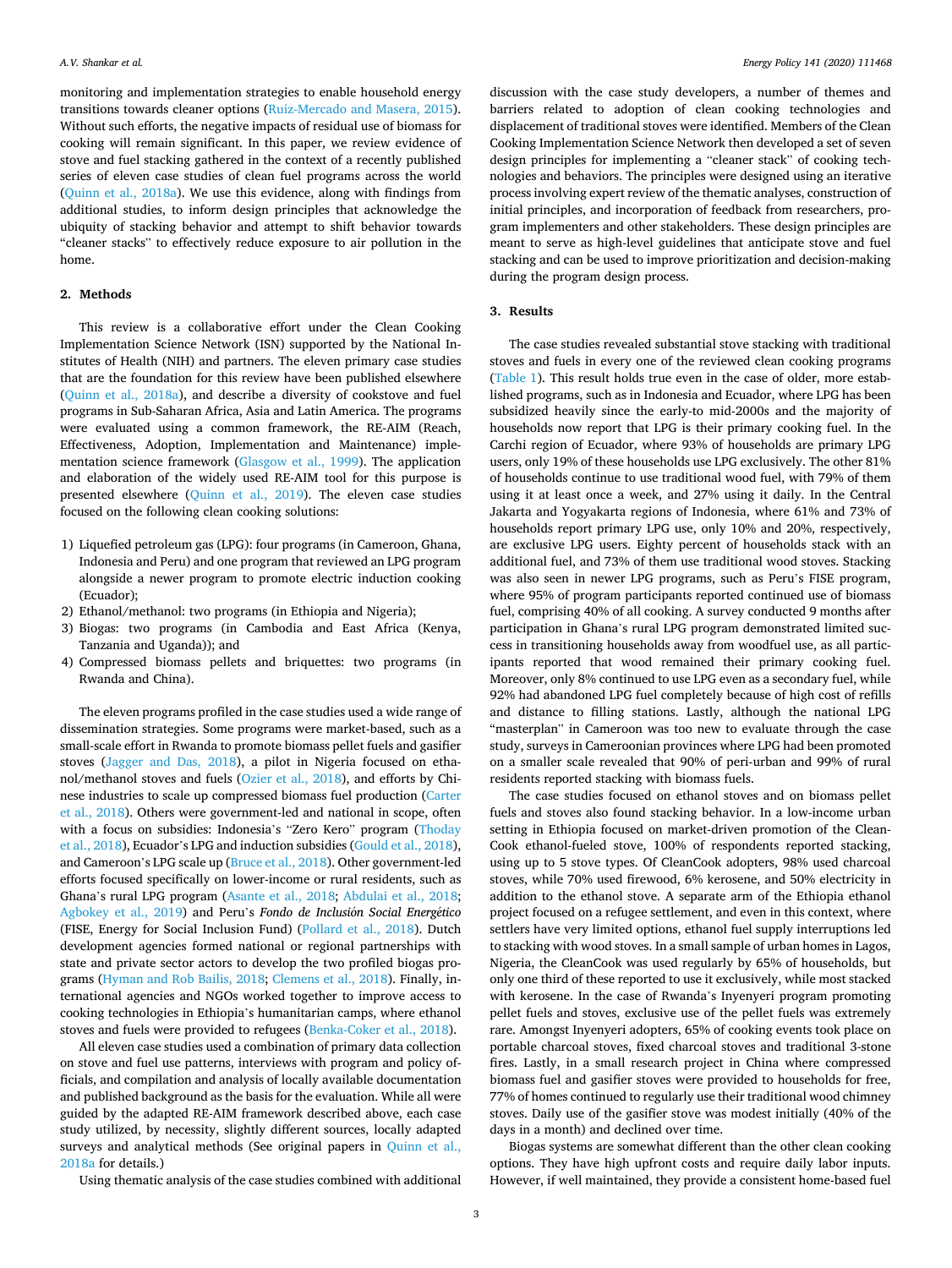### <span id="page-3-0"></span>**Table 1**  Program information and clean cooking adoption rates by case study.

4

| Country   | Clean fuel<br>promoted            | Program Details                                                                                                                                                                                                                                                                                                                                       | Population, stacking/stove use behavior                                                                                                                                                                                                                                                                                                                                                                                                                                                          | Primary reasons reported for stacking behavior                                               |                                                                                       |                                                                                                                                                      |                                                                                    |
|-----------|-----------------------------------|-------------------------------------------------------------------------------------------------------------------------------------------------------------------------------------------------------------------------------------------------------------------------------------------------------------------------------------------------------|--------------------------------------------------------------------------------------------------------------------------------------------------------------------------------------------------------------------------------------------------------------------------------------------------------------------------------------------------------------------------------------------------------------------------------------------------------------------------------------------------|----------------------------------------------------------------------------------------------|---------------------------------------------------------------------------------------|------------------------------------------------------------------------------------------------------------------------------------------------------|------------------------------------------------------------------------------------|
|           |                                   |                                                                                                                                                                                                                                                                                                                                                       |                                                                                                                                                                                                                                                                                                                                                                                                                                                                                                  | <b>Recurrent Costs</b>                                                                       | Supply Challenges                                                                     | Task - based requirements                                                                                                                            | Other                                                                              |
| Ghana     | LPG                               | Government-led program since 2014 to<br>provide LPG access to 50% of Ghana's<br>population by 2020. Provides a 1-burner<br>LPG stove, 6 kg LPG cylinder, hose, and<br>regulator; participants must pay for the<br>initial filling of gas and for subsequent<br>refills ( $\sim$ 5 USD). $\sim$ 150,000 households<br>received the package as of 2017. | In rural areas almost no sustained use of<br>LPG. 100% of surveyed respondents still<br>used wood as their primary fuel 9 months<br>after LPG distribution; and only 8% still<br>used any LPG 18 months post-distribution.                                                                                                                                                                                                                                                                       | Recurrent fuel costs                                                                         | Distance to refill, fuel<br>shortages, lack of spare parts                            |                                                                                                                                                      |                                                                                    |
| Peru      | LPG                               | Government-led program since 2012<br>supplying a voucher subsidizing half the<br>cost of one LPG cylinder per month for<br>eligible households (those matching<br>"living in poverty" criteria). 928,800<br>active users as of 2017.                                                                                                                  | In rural areas, among households that used<br>LPG stoves, 95% reported stacking with<br>traditional biomass stoves; approximately<br>60% of cooking done with LPG and 40%<br>with biomass. Personal $PM2.5$ exposure was<br>consistently above the WHO interim targets.                                                                                                                                                                                                                          | Recurrent fuel costs<br>required for<br>exclusive use                                        | Supply chain and logistical<br>barriers to exchange LPG<br>cylinders                  |                                                                                                                                                      | Seasonal and taste<br>related preferences                                          |
| Ecuador   | LPG                               | National, universal LPG subsidy, provided<br>by Ecuadorian government with price<br>fixed at US\$1.60/15 kg cylinder since<br>2001 (with limits on monthly refills in<br>some areas).                                                                                                                                                                 | In a region where LPG has been heavily<br>subsidized (Carchi district, Ecuador), 93%<br>report LPG is primary fuel, but only 19% use<br>LPG exclusively; 79% of households use<br>wood at least once per week                                                                                                                                                                                                                                                                                    | Costs are still<br>barriers for poorest<br>families                                          | LPG access difficult in some<br>remote locations, leading to<br>time and travel costs | Heating benefit of wood.<br>Woodfuel also useful for<br>energy intensive cooking                                                                     |                                                                                    |
|           | Electric/<br>induction<br>cooking | The Programa de Eficiencia Energética para<br>la Cocción (PEC) since 2014 includes a<br>consumer credit for an induction stove<br>purchase and 80 kWh of free electricity per<br>month (projected to cover household<br>cooking for a family of five). 670,000<br>households have participated.                                                       | Despite introduction of an induction-<br>cooking program, sustained use of<br>electricity for cooking is almost nonexistent<br>in region studied.                                                                                                                                                                                                                                                                                                                                                | Costs of induction<br>stoves and required<br>cooking pots.<br>Increased electricity<br>costs |                                                                                       |                                                                                                                                                      |                                                                                    |
| Indonesia | LPG                               | Government-led program, since 2007, to<br>convert 42 million kerosene-using<br>households to LPG. Provides starter<br>package of 3 kg filled cylinder, one-burner<br>stove, rubber hose and regulator. LPG was<br>subsidized. Program has surpassed targets,<br>with 57.2 million free LPG packages<br>distributed as of 2015.                        | Primary LPG users: Central Jakarta (73%),<br>Yogyakarta (63%), exclusive LPG users:<br>Central Java subdistricts (19.5%)<br>Yogyakarta City (9%). Some stacking with<br>clean fuel (electricity), but 73% of stackers<br>continue to use wood alongside LPG.<br>Quantity of biomass use per month is similar<br>in households with and without LPG.                                                                                                                                              | Fuel cost                                                                                    | Distance required to obtain<br>cylinders                                              | Biomass preferred for larger<br>volume cooking tasks and<br>cooking traditional foods                                                                | Local food/taste<br>preferences                                                    |
| Cameroon  | LPG                               | Government LPG Masterplan announced<br>in 2016 to expand LPG use for cooking<br>from $<$ 20% to 58% of all Cameroonian<br>households by 2035. Nascent program but<br>surveys conducted in peri-urban and rural<br>communities near Limbe, Cameroon in<br>2016-2017                                                                                    | In rural areas, 16% report primary LPG use<br>but only 1% use it exclusively. In peri-urban<br>population, 58% report primary LPG use but<br>only 10% use it exclusively. Thus, 90% of<br>peri-urban and 99% of rural LPG-using<br>households reported stacking LPG with<br>biomass; stackers only obtain about 50% of<br>the LPG per year that would support<br>exclusive use.                                                                                                                  | Recurrent fuel cost                                                                          | Travel distance to obtain<br>cylinders and refills                                    | Large amounts of gas<br>needed for slow-cooked<br>staple foods                                                                                       | Safety concerns of<br>LPG                                                          |
| Nigeria   | Ethanol                           | Commercial program to put in place<br>distribution of 2,500 CleanCook (ethanol)<br>double burner stoves in a pilot in an urban<br>and peri-urban population around Lagos.                                                                                                                                                                             | In an urban population, 4-5 months after<br>receiving CleanCook, 65% reported using it<br>regularly. Of those, approximately 35%<br>reported exclusive use, with the remainder<br>stacking with kerosene. One third also<br>reported cooking with two stoves<br>simultaneously primarily to save time. Fuel<br>canisters were sold at an average rate of 2.3<br>canisters per household/month. This rate<br>provides approximatively one-third of the<br>estimated amount of fuel that a typical | Initial costs<br>(Willingness To Pay<br>experiment) as well<br>as recurring fuel<br>costs.   | Fuel purchase was difficult<br>due to limited retail outlets.                         | Kerosene used for cooking<br>beans and other slow-<br>cooking fuels because the<br>flame burns hotter and<br>lasted longer than on the<br>CleanCook. | Ethanol fuel<br>canisters become<br>depleted during<br>cooking without<br>warning. |

(*continued on next page*)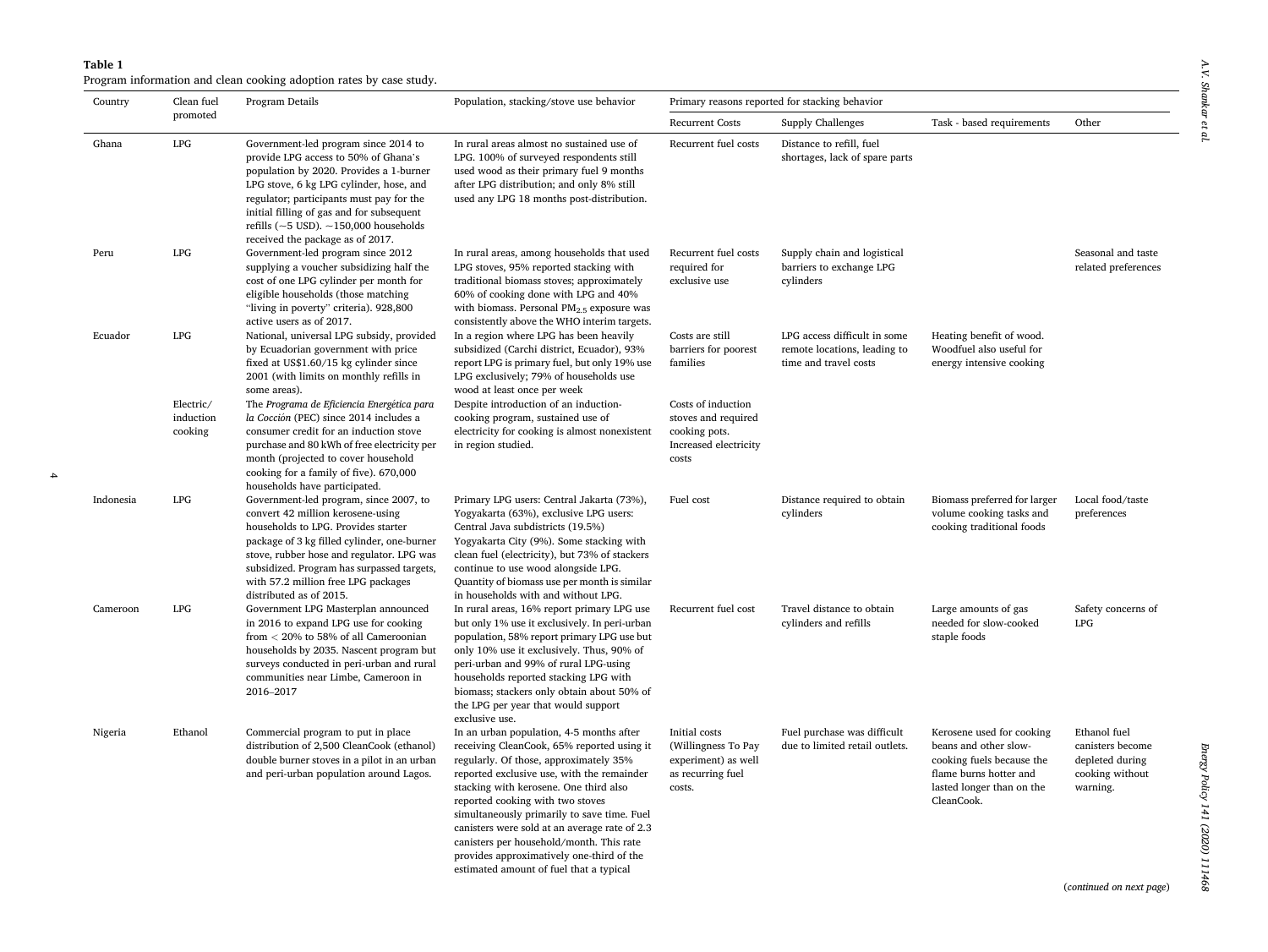# **Table 1** (*continued* )

| Country                                        | Clean fuel<br>promoted    | Program Details                                                                                                                                                                                                                                                                                                                                                                                                                                                                                                                                                   | Population, stacking/stove use behavior                                                                                                                                                                                                                                                               | Primary reasons reported for stacking behavior                   |                                                                                                                                                                              |                                                                                                   |                                                                                                     |  |
|------------------------------------------------|---------------------------|-------------------------------------------------------------------------------------------------------------------------------------------------------------------------------------------------------------------------------------------------------------------------------------------------------------------------------------------------------------------------------------------------------------------------------------------------------------------------------------------------------------------------------------------------------------------|-------------------------------------------------------------------------------------------------------------------------------------------------------------------------------------------------------------------------------------------------------------------------------------------------------|------------------------------------------------------------------|------------------------------------------------------------------------------------------------------------------------------------------------------------------------------|---------------------------------------------------------------------------------------------------|-----------------------------------------------------------------------------------------------------|--|
|                                                |                           |                                                                                                                                                                                                                                                                                                                                                                                                                                                                                                                                                                   |                                                                                                                                                                                                                                                                                                       | <b>Recurrent Costs</b>                                           | Supply Challenges                                                                                                                                                            | Task - based requirements                                                                         | Other                                                                                               |  |
| Ethiopia:<br>Refugee<br>camps                  | Ethanol                   | Government program in nine refugee<br>camps in collaboration with Gaia<br>Association, a 2-burner Ethanol stove and<br>fuel provided to families for free - 10,500<br>households have been provided the stoves.                                                                                                                                                                                                                                                                                                                                                   | Lagos household requires to meet all their<br>cooking needs.<br>Stacking varied across camps depending on<br>food stuffs. For some, CleanCook stove was<br>well adapted to cooking, others less so.                                                                                                   |                                                                  | Intermittent fuel shortages                                                                                                                                                  | Stove not well suited to<br>baking traditional injera<br>bread                                    |                                                                                                     |  |
| Ethiopia:<br>Urban<br>program                  |                           | Low-income urban intervention is a<br>market-driven initiative in partnership<br>with the Former Women Fuelwood<br>Carriers' Association (FWFCA) which<br>offers a subsidized price for the CleanCook<br>stove. In operation since 2005, with 500<br>households using the stove (fuel must be<br>purchased at retail rates).                                                                                                                                                                                                                                      | All surveyed respondents stacked, using<br>between 2-5 stoves; 98% report using<br>charcoal, 70% firewood, 6% kerosene, and<br>50% electricity in addition to ethanol.                                                                                                                                | Recurring cost of<br>fuel                                        |                                                                                                                                                                              | Stove not well suited to<br>baking traditional injera<br>bread                                    |                                                                                                     |  |
| Rwanda                                         | <b>Biomass</b><br>pellets | Rwandan for-profit social benefit<br>company, Inyenyeri. Customers sign up to<br>buy 30, 45, or 60 kg of biomass pellets per<br>month. Customers receive 1-3 Mimi Moto<br>gasifier stoves depending on their quantity<br>of pellets. Since 2011 with some changes<br>to program since rollout - 3,000<br>households have adopted the system.                                                                                                                                                                                                                      | In urban areas, 65% of cooking done with<br>traditional biomass fuels. Exclusive use of<br>the clean technology is extremely rare.                                                                                                                                                                    | Recurring fuel costs,<br>and need for higher<br>quality cookware | Pellet production by<br>Inyenyeri is currently limited.                                                                                                                      |                                                                                                   | Peer perceptions and<br>influence. Additional<br>cooking skill<br>required                          |  |
| China                                          | <b>Biomass</b><br>pellets | Since 2005, national strategic plans set<br>renewable energy targets for rural<br>household energy programs leading to<br>increased production of densified biomass<br>fuels (pellets and briquettes). While case<br>study focuses on supply-side issues at the<br>factory level; a Sichaun-based cookstove<br>demonstration project evaluated uptake<br>and adoption among 113 households who<br>received the gasifier stoves and pellet fuel<br>at no cost.                                                                                                     | In a rural population, 77% of homes<br>continued to regularly use their traditional<br>wood chimney stoves. Daily use of gasifier<br>stove was modest initially (40% of days in<br>month) and declined over time.                                                                                     |                                                                  |                                                                                                                                                                              | Perception that certain local<br>dishes can't be cooked on<br>the gasifier stove                  | Many homes already<br>stacked with a<br>different type of<br>clean fuel stove<br>(electric or gas). |  |
| East Africa<br>(Kenya,<br>Tanzania,<br>Uganda) | <b>Biogas</b>             | African Biogas Partnership Program<br>supported by donor finance and carbon<br>credit mechanisms in three countries,<br>targeting all rural families that own 2 or<br>more stabled cows to support fuel<br>production. Since 2009, local masons<br>installed 27,000 fixed-dome household<br>bio-digesters.                                                                                                                                                                                                                                                        | In rural areas, where nearly 93% of<br>households rely primarily on wood or<br>charcoal fuels - after biogas installation 46%<br>report stacking in Kenya, 71% in Tanzania,<br>and 89% in Uganda.                                                                                                     |                                                                  | Insufficient gas produced by<br>digester to meet all cooking<br>needs                                                                                                        | Woodfuels used to cook<br>traditional staple foods or<br>foods that require long<br>cooking times | Perceptions of taste<br>may also play a role                                                        |  |
| Cambodia                                       | <b>Biogas</b>             | Began in 2006 as joint initiative of the<br>Dutch Development Organization (SNV)<br>and the Cambodian government, and<br>operating as an independent Cambodian<br>initiative since 2015. Program objectives<br>are to create a "self-financing" bio-digester<br>market, with financial sustainability<br>partially achieved through carbon finance.<br>The program installs the Farmer's Friend<br>bio-digester, from $4 \text{ m}^3$ to $12 \text{ m}^3$ , with<br>estimated gas production $0.8 - 4.0$ m <sup>3</sup> /<br>day; 26,000 bio-digesters installed. | In rural areas, surveys found between 28%<br>and 50% of adopters stacked with wood or<br>charcoal. Measures of wood consumption in<br>control versus intervention households<br>show that biogas adoption reduces wood<br>consumption between 54-78%, but does not<br>eliminate the use of wood fuel. |                                                                  | Insufficient gas produced by<br>biodigester to provide fuel for<br>cooking food for livestock;<br>insufficient size of biogas<br>burners for preparing food for<br>livestock | Animal feed preparation                                                                           |                                                                                                     |  |

 $\sigma$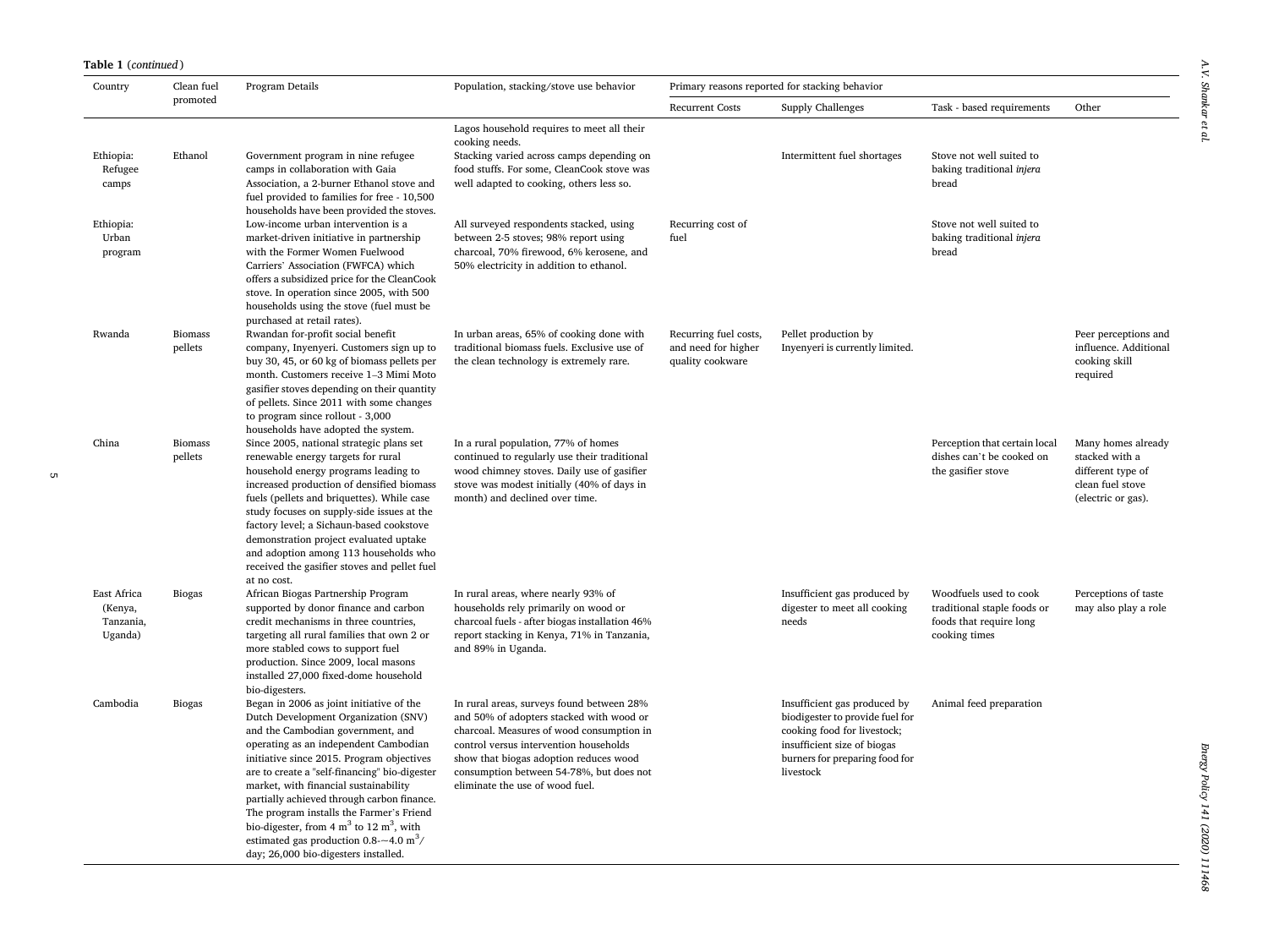supply with minimal recurring monetary costs. The study of Cambodia's National Biodigester Program found a high degree of exclusive use of biodigesters within the household for preparing meals. One survey found just 28% of adopters stacked biogas with wood or charcoal, but a second, smaller survey carried out in a different location found that approximately 50% stacked. Those who stacked did so predominantly for high energy tasks that are performed outdoors, resulting in a somewhat "cleaner stack" (reduced indoor exposures relative to solid fuel use inside the home). Commonly reported tasks for which a three stone fire was used included preparing livestock feed and heating water for bathing. The Cambodian case combined subsidies and loans for investing in the technology alongside a warranty and repair service, which facilitated access by the rural poor and prevented interruptions in use. A review of the African Biogas Partnership Program's impacts in East Africa found a similar degree of stacking in Kenya, where 46% of adopting families continued to use wood and/or charcoal. Stacking was much higher in Uganda and Tanzania, despite a similar implementation strategy [\(Clemens et al., 2018](#page-8-0)). In the Kenyan case study, respondents noted that the biogas produced was insufficient for longer cooking tasks, particularly staples like *ugali* (thick maize porridge), beans, and *matoke*  (green bananas). However, some also noted a preference for the flavor of certain foods cooked with wood or charcoal.

Among the other fuel types (LPG, ethanol, pellets, and electricity), initial and/or recurrent cost was overwhelmingly reported as a primary barrier to exclusive use of clean cookstoves and fuels. The cost of fuel was noted in Ghana, Peru, Ecuador, urban Ethiopia, Indonesia, and Cameroon. After recurrent costs, ready access, temporal interruptions in supply, and volume insufficiency of clean fuels were commonly reported reasons for the continued use of polluting fuels across settings. In Ghana, Peru and Cameroon, supply chain challenges, such as LPG shortages and the distance to filling stations (which have time and cost repercussions) were reported as barriers to exclusive LPG use. In the Ethiopian refugee camp setting, periodic ethanol shortages caused refugees to return to the use of polluting kerosene stoves. As mentioned above, in the two biogas case studies (East Africa and Cambodia), insufficiency of fuel to feed the biogas digesters was reported as a barrier to exclusive use.

Many of the studied programs directly targeted cost barriers. In Peru, LPG fuel vouchers were used. However, as a result of a time-restricted and confusing exchange process, and a relatively minor offset of total LPG use costs, the case study reported nearly universal stacking with traditional solid fuels. Even in Indonesia, where the transition to LPG from kerosene is considered a success, with nearly 70% of households reporting LPG as their primary fuel, wood fuels continued to be used alongside LPG in the majority of households. In this case study, the degree of LPG adoption and usage was strongly correlated with both household income and inversely related to the age of the main cook (with more LPG use among cooks under age 35). In the case of Ecuador, the government began heavily subsidizing LPG fuel in 2001. The program was broadly successful in spurring adoption (but not exclusive use) of LPG. Partly due to this success, however, LPG subsidization has resulted in a large fiscal burden for the government. In an attempt to reduce this burden, the government launched the electric induction cooking program in 2014 to encourage a switch away from LPG. However, to date, uptake of electric induction stoves has been extremely limited.

In several cases, users reported that the clean fuel and/or clean cooking device was poorly suited for particular cooking tasks and continued use of biomass for these tasks. For example, in Ethiopia, the two-burner CleanCook ethanol stove was poorly suited to baking the staple food, *injera*. In China, users reported that certain local foods could not be prepared with clean-fuel stoves, although this was not well documented. In Ecuador, the heating benefit of biomass fuels was one reason provided for stacking behavior. In several instances, the choice of biomass for particular tasks appears to be an outcome of economizing with purchased clean fuel – that is, that the cost of fuel was driving the choice to use cheaper biomass fuels in the preparation of slow-cooking foods such as beans and porridge, heating large pots of water, or space heating.

Finally, other factors that were cited as influences on stacking behaviors included perceptions that food might taste different when cooked with clean versus solid fuels, concerns related to the safety of clean fuels, new skills needed to cook with a clean fuel, and the need for different cookware.

## **4. Discussion**

## *4.1. Everybody stacks*

The eleven clean cookstove and fuel programs reviewed spanned a range of scales of interventions, primary program mechanisms (marketdriven or government-driven), locations, and time periods. In all of these cases, the clean stoves and fuels studied were used alongside traditional, polluting stoves and fuels by a substantial proportion of adopters.

This evidence aligns with many other studies that have also found persistent stove stacking across a wide variety of contexts [\(Piedrahita](#page-8-0)  [et al., 2016;](#page-8-0) [Mobarak et al., 2012;](#page-8-0) [Pillarisetti et al., 2019; Sambandam](#page-8-0)  [et al., 2014;](#page-8-0) [Gould et al., 2020;](#page-8-0) [Kar et al 2020;](#page-8-0) [Troncoso, et al 2019](#page-8-0); [Medina, et al 2019](#page-8-0)). Several recent publications provide a snapshot of a growing evidence base on the extent and nature of stacking. For example, recent evidence from northern Ghana confirms that LPG is adopted more widely in urban areas than rural (51.5% vs 7.5%) and that urban homes frequently stacked with charcoal, whereas rural homes continued to use a three-stone fire ([Dalaba et al., 2018](#page-8-0)). A panel data analysis of Tanzanian household energy transitions found that the public health, environmental and social benefits of the government's policy to facilitate access to modern energy (primarily electricity) were likely diminished due to significant fuel stacking [\(Choumert-Nkolo et al.,](#page-8-0)  [2019\)](#page-8-0). A review of LPG adoption evidence from the Indian ACCESS survey concluded that very few of the 8,500 study households had stopped using firewood when they adopted LPG [\(Gould and Urpelainen,](#page-8-0)  [2018\)](#page-8-0). *In short, everybody stacks*.

So why does everybody stack? The observational nature of the case studies, the fact that several factors are operating simultaneously, and differences in measurement approaches limit the ability to examine causal relationships or the relative strength of the influences in any one setting. However, we note some common patterns across cases.

Not surprisingly, purchase costs of the technology and fuels are barriers in low income settings (see for example, [Puzzolo et al., 2016](#page-8-0)). Our analysis offers insights about the nature of costs within various settings and with different fuels and how these affect stacking behaviors. Programs that disseminate improved biomass cookstoves for free or at reduced costs typically do so with the aim of sustained use and replacement of less efficient cooking. Most of these programs experience adoption, stacking and/or sustainability challenges for reasons less influenced by monetary fuel cost. By comparison, almost all clean fuel programs have recurrent monetary fuel and/or maintenance costs. The relative significance of cost as a barrier is influenced by public and private financing mechanisms as well as by the cost of alternatives. Seasonal cash shortages, especially for those living in rural areas, can contribute to seasonal stove stacking during lean periods. In communities where traditional fuels used in polluting devices (e.g. wood, charcoal, or kerosene burned in open fires or inefficient stoves) are routinely purchased, the recurring costs of clean fuels may be less of a barrier, especially if they are price-competitive with traditional fuels. Other factors, such as access or taste preferences, become relatively more important. In ability to maintain a reliable and easily accessible supply of clean fuel also contributes to stacking. Reliability is affected by central fuel production limitations, distance to resupply points, distribution inadequacies, or maintenance of the digester plant (in the case of biodigesters). A more detailed analysis of fuel supply challenges, drawing on this same set of case studies, is detailed elsewhere [\(Puzzolo](#page-8-0)  [et al., 2019\)](#page-8-0).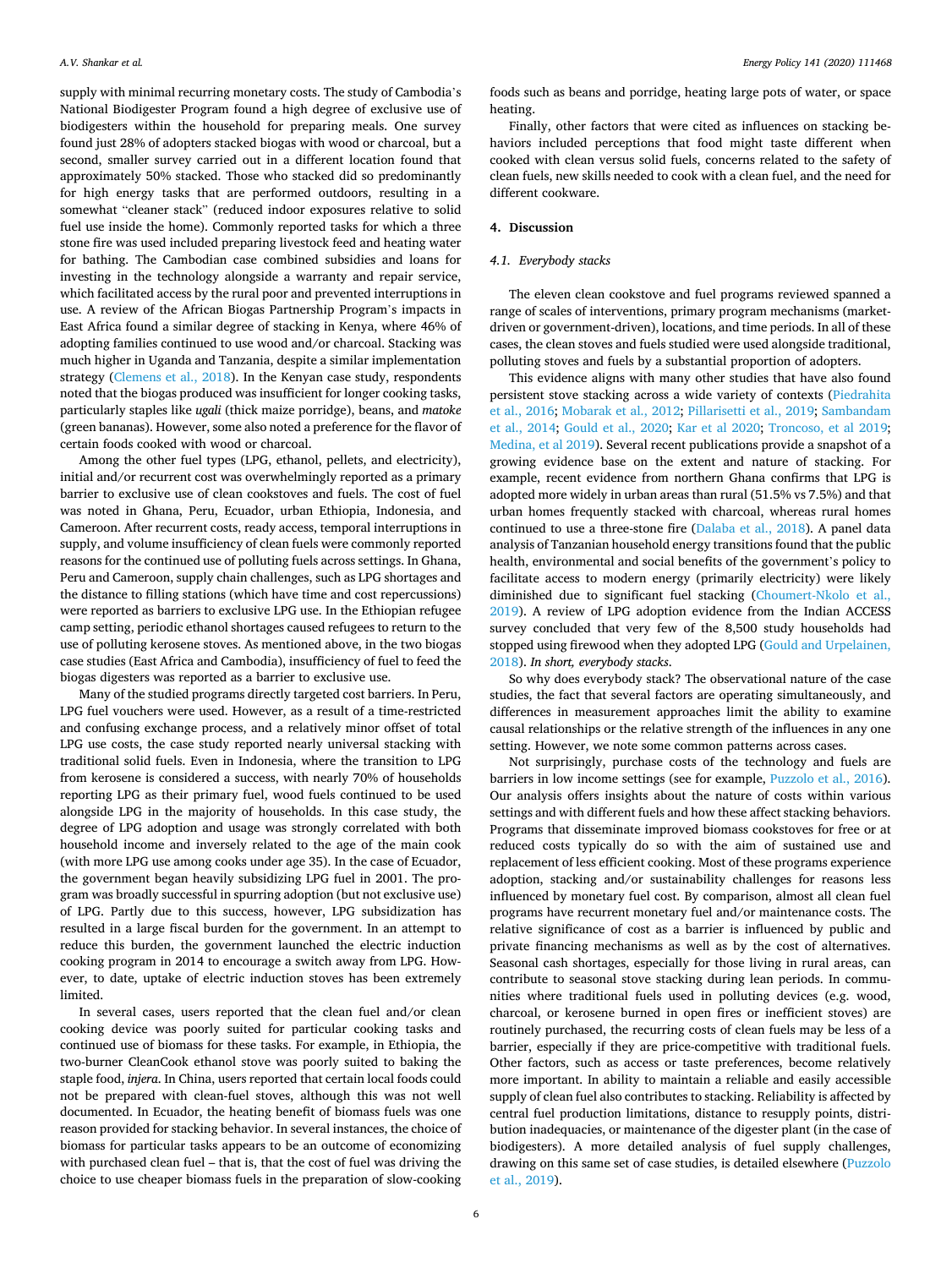A growing body of empirical evidence also suggests that a single new technology or fuel is often insufficient to address all of the household energy needs (e.g., preparing traditional foods, feeding animals, and space heating) for which the traditional stove is often well adapted ([Ruiz-Mercado and Masera, 2015](#page-8-0); [Troncoso et al., 2019](#page-8-0); [Pillarisetti](#page-8-0)  [et al., 2019\)](#page-8-0). Our case studies provide some support to this argument for preparation of particular food items or for heating, and they also acknowledge other perceived benefits of traditional cooking options, which promote continued use of biomass fuels after clean fuel adoption.

The programs in the reviewed case studies were oriented primarily to mitigation of greenhouse gas emissions and deforestation, or to business generation locally, rather than to the reduction of health impacts of cooking emissions ([Quinn et al., 2018b\)](#page-8-0). As such, the programs were not well designed to completely displace traditional fuels. Nonetheless, the results provide new evidence from large and/or national programs that stacking with additional fuels and technologies is the most likely outcome of any single-technology clean cooking intervention.

In part, the historical challenge with stacking in clean cooking interventions results from important mismatches between fuel, technologies and household end-uses; and from attempts to introduce a single clean technology (such as LPG, biogas, ethanol, pellet fuels or electric induction cooking) into a complex and culturally adapted system where food preparation is intertwined with other household needs. This analysis suggests that clean cooking programs will be more likely to successfully transition homes to modern energy when we anticipate fuel stacking and consider more integrated approaches to program design.

## *4.2. Strive for the cleanest stack*

The pervasiveness of stacking highlights the need for guiding principles that can be followed to reduce household air pollution exposures and achieve health improvements. Based on existing data and adopting a health-focused perspective, we define "cleaner stacking" as the sustained use of a portfolio of stove/fuel technologies and practices that results in 24-hour average HAP exposures that meet or approach the WHO guidelines. Recognizing the likelihood of fuel stacking and moving households toward the cleanest stack may lead to more effective outcomes with greater reach and increased sustainability than have been achieved with single-stove interventions. We posit that a cleaner stack can be achieved by promoting multi-component interventions that combine several clean-fuel appliances alongside behavioral reinforcements focused on reducing exposure to residual air pollution, while taking into account the local socio-cultural and economic ecosystem within which domestic energy is supplied and used.

The foundation of a cleaner stacking strategy must include fuels, stoves, and appliances that either in isolation or combined can comply with the WHO targets. One option is to use combinations of modern fuels, such as gas (LPG, natural gas, and biogas), electricity, alcohol fuels (ethanol and methanol), and densified wood fuels, such as pellets – all of which are low emitters of  $PM<sub>2.5</sub>$ . Alternatively, clean woodburning stoves, for example modern biomass cookstoves with chimneys, may be promoted together with clean fuel stoves and devices to more effectively reduce the reliance and HAP associated with traditional open fires (see for example the case of Mexico, [Ruiz et al. 2018](#page-8-0) and [Medina et al, 2019](#page-8-0)).

For households with secure monetary incomes, appliances that use different clean fuels also provide a buffer against fluctuations in fuel supply and price. For example, the use of electric rice cookers alongside LPG stoves was observed in the case study in Indonesia ([Thoday et al.,](#page-8-0)  [2018\)](#page-8-0) and is common throughout much of Asia. Many electric appliances now exist to meet specific cooking needs (e.g. rice cooking, slow cooking, water boiling, reheating) that might supplement a primary stove fueled by LPG, biogas, or alcohol at a relatively low cost. Electric pressure cookers and multi-cookers are also increasingly common, have a relatively small energy footprint at the household level, and may have potential for low resource settings.

for a set of design principles to develop the cleanest stack cooking program for a given context ([Puzzolo et al., 2016; Rosenthal et al., 2017](#page-8-0); [Quinn et al., 2018b](#page-8-0)). Of note, the logic model proposed by Quinn et al. outlines five interlinked areas of focus that influence stacking as demonstrated in our case study review. These focus areas include: 1) enabling institutional environment, 2) industry structure and services, 3) fuel pricing and costing, 4) consumer demand and 5) user and community needs and perceptions. The design principles identified herein build upon this model as it relates to household cooking behavior. Essentially, these principles anticipate that any new cooking technology, including combined fuel interventions, will be taken up in the context of the multiple household energy service needs (e.g., food preparation and storage, space heating, animal fodder preparation, lighting). While there is no blueprint for clean cooking systems, the 11 cases suggest the following seven design principles for clean cooking system design:

Prior conceptual studies and logic models have laid the foundation

The ideal clean stack design should:

1. *Minimize exposures:* Focus on minimizing exposures to hazardous pollutants and other threats to physical safety. This may require improving overall household living conditions and introducing more than one clean fuel and cooking appliance. Acknowledge that in many settings (e.g. rural), traditional biomass fuel use is unlikely to be abandoned quickly. While clean fuel appliances are the mainstay of a clean stack strategy, implementers should develop and encourage strategies to reduce the residual exposure to biomass

The best available evidence in the health literature suggests that, to

date, the overwhelming majority of biomass stoves do not yield sufficient emissions reductions that will achieve the WHO guidelines. The newest generation of gasifier stoves burning high quality dried pellets may provide an exception ([Champion and Grieshop, 2019](#page-8-0)). Optimized wood stoves with chimneys may offer another option for reduced kitchen exposure [\(Ruiz and Masera, 2018](#page-8-0); [Medina et al, 2019](#page-8-0)), especially for low density rural environments where ambient air pollution is low. In most other places around the world, a transition to clean fuels will be necessary to achieve measurable health gains [\(Pope et al., 2017](#page-8-0); [WHO , 2016\)](#page-8-0). Nonetheless, transitions to clean fuels do not occur quickly and, as shown in the previous section, evidence from the existing literature indicates that biomass stoves are used even after clean fuel cooking devices become more commonplace. With this in mind, the other aspect of the clean stack comprises a set of strategies to reduce exposure to smoke from traditional biomass stoves even as their use diminishes and they are replaced by clean cooking appliances.

Strategies that can reduce exposure to smoke from cooking with biomass fuels include 1) changing the location of the cookstove, 2) diverting the smoke away from household members, 3) reducing cooking time, and 4) increasing combustion efficiency. For example, stoves that can be operated outdoors or in a semi-enclosed space will reduce the intensity of exposure to smoke, as will well-functioning chimneys that divert smoke outdoors, either alone or in combination with exhaust fans or smoke hoods that are vented outdoors. Note, however, that smoke generated or diverted outdoors is only a partial solution as it tends to reenter the indoor environment, potentially affecting other community members' exposure to HAP as it does so. Reduced cooking time can lessen smoke generation and could be achieved with energy-efficient cooking appliances such as pressure cookers, retained heat cookers, and insulated storage vessels/thermoses that keep food and/or water warm without the need to reheat them. Strategies such as pre-soaking beans will also serve to reduce cooking time. Increased combustion efficiency has been the focus of many manufacturers of improved biomass stoves, with features such as thermoelectric fans and Top-Lit Up-Draft (TLUD) designs to improve the combustion of fuels and thus reduce the generation of smoke ([Posner, 2018;](#page-8-0) [Marchese et al., 2018](#page-8-0)). Again, to achieve substantial exposure reductions it is likely that multiple strategies from this list will need to be employed, in conjunction with a transition of as many cooking tasks as possible to stoves and appliances that use clean fuels.

7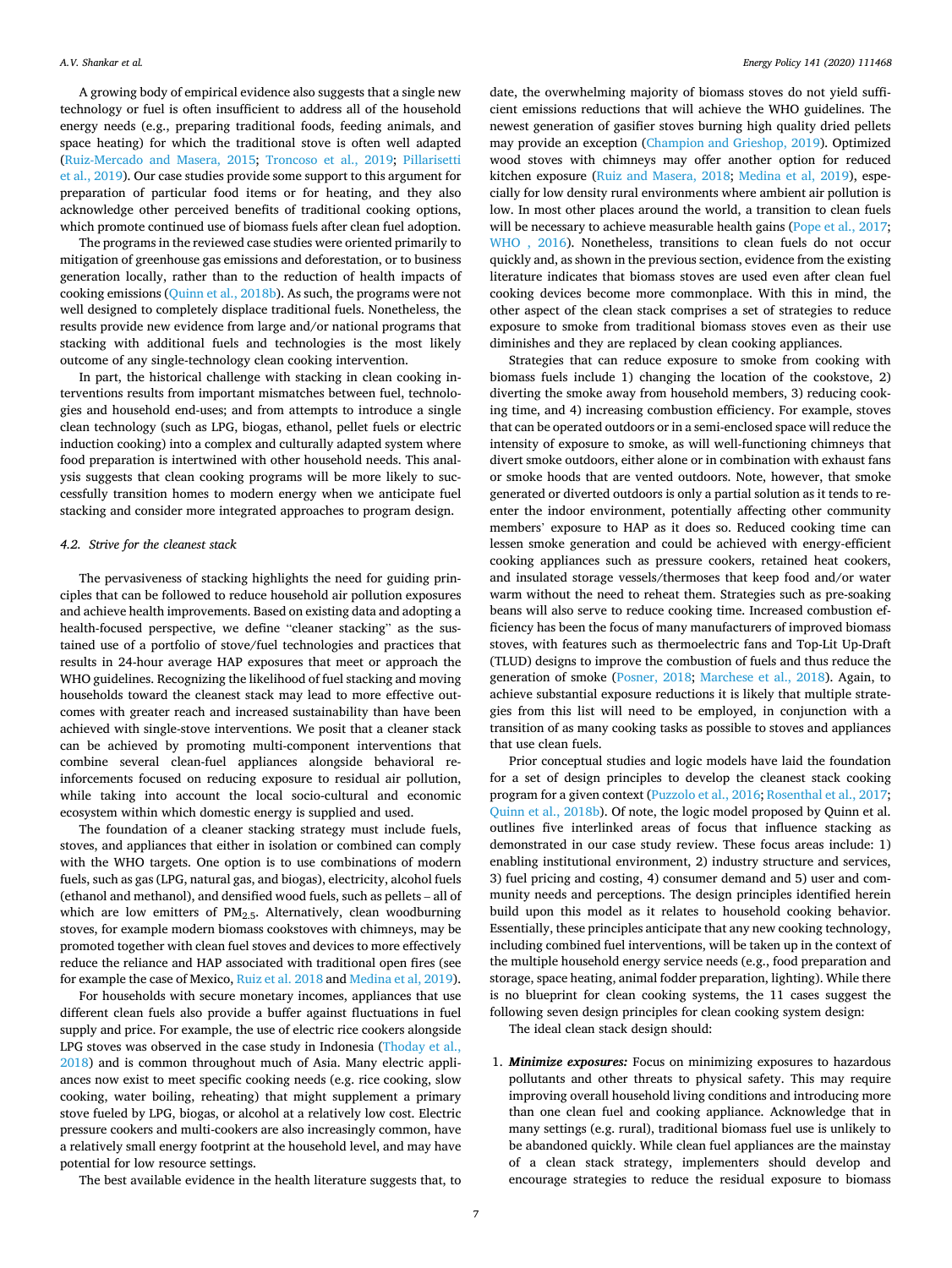<span id="page-7-0"></span>smoke (e.g. by changing the cooking location, diverting smoke from indoor areas, reducing cooking time, and/or improving combustion efficiency of biomass stoves).

- 2. *Minimize capital and recurrent costs of total cooking needs:* Understanding the range and average costs consumers will bear relative to alternatives is key to displacing polluting fuel use. Efforts to design programs and related policies to influence both the clean fuel and polluting alternatives simultaneously may be required. For example, pro-poor policies that reduce costs of clean fuels to consumers could be coupled with incentives to reduce use of solid fuels through conditional cash transfers.
- 3. *Mitigate potential interruptions to affordability and physical access:* Plan for liquidity constraints and the probability of economic shocks to households from major events (e.g. illnesses, job losses etc.). It is also critical to minimize vulnerability to interruptions in fuel supply from distribution chain irregularities and allow for backup technologies and fuels to continue to meet food preparation needs while maintaining the cleanest possible stack.
- 4. *Understand local conditions and needs, promoting local participation:* Be adaptable and attuned to the local context, i.e. home architecture styles, seasonal patterns, energy supply chains, cooking practices, and other related energy needs (space heating, warming water for bathing, etc.). Promote participatory processes where local people can clearly express their needs and contribute to design solutions.
- 5. *Support multiple appliances that respond to specific, locallyrelevant household energy needs:* Consider the availability of, and access to, different appliances that facilitate clean preparation of staple or traditional foods. For example, rice cookers, pressure cookers, large-capacity water heaters, and insulated containers may meet well-defined energy needs in specific settings. This includes capacity to hold larger pots, reduce cooking time , or allow for slow cooking.
- 6. *Understand the customer experience over time (i.e. customer journey)*: Uptake of new cooking technologies and fuels requires adaptation to new cooking practices. Technologies that fail to maximize fuel and device durability, reparability and replaceability in local markets at affordable rates over time will likely not be sustained. Facilitating long term change includes anticipating and mitigating resistance to some household or community level behavior changes needed to meet total energy needs.
- 7. *Continually monitor progress and implement improvements:* Allocate sufficient budget and resources for monitoring through the whole project lifecycle. Monitor residual use of polluting stoves, behavior and exposures, and evaluate and adapt as program implementation continues.

## **5. Conclusions and policy implications**

Based on the eleven case studies analyzed here and supported by the existing literature, the overwhelming evidence is that everybody stacks. While multiple reasons for stacking exist, the most widely reported reasons include initial or recurring costs, a mismatch between cooking technologies and household needs, and unreliable fuel supplySinglefocus interventions, such as LPG distribution, have yet to be shown to successfully reduce household air pollution to levels that can achieve health gains. One of the principal challenges to reducing the global burden of disease from HAP is the need to decrease or eliminate stacking with polluting fuels and/or devices. More holistic and locally informed approaches encompassing multiple fuels and devices are necessary. We offer seven design principles to frame and inform policy and programs towards cleaner stacking in light of this ubiquitous phenomenon. We emphasize that more attention should be paid to *discontinuation* of traditional stove use, rather than focusing solely on uptake or adoption of cleaner stoves and fuels. Future energy policies and programs should acknowledge the realities of stacking and incorporate strategies at the design stage to enable households to transition away from use of polluting stoves and fuels.

## **Declaration of competing interest**

The authors declare that they have no known competing financial interests or personal relationships that could have appeared to influence the work reported in this paper.

#### **CRediT authorship contribution statement**

**Anita V. Shankar:** Conceptualization, Methodology, Writing original draft, Writing - review & editing. **Ashlinn K. Quinn:** Conceptualization, Methodology, Writing - original draft, Writing - review & editing. **Katherine L. Dickinson:** Methodology, Investigation, Writing review & editing. **Kendra N. Williams:** Methodology, Investigation, Writing - review & editing. **Omar Masera:** Methodology, Investigation, Writing - review & editing. **Dana Charron:** Investigation, Writing - review & editing. **Darby Jack:** Methodology, Investigation, Writing - review & editing. **Jasmine Hyman:** Investigation, Writing - review & editing. **Ajay Pillarisetti:** Investigation, Writing - review & editing. **Rob Bailis:** Investigation, Writing - review & editing. **Praveen Kumar:**  Methodology, Writing - review & editing. **Ilse Ruiz-Mercado:** Writing review & editing. **Joshua P. Rosenthal:** Conceptualization, Methodology, Writing - original draft, Writing - review & editing, Funding acquisition.

### **Acknowledgements**

This project was supported under the Clean Cooking Implementation Science Network led by the Fogarty International Center with support from the U.S. National Institutes of Health (NIH) Common Fund. AP was supported by the NIEHS HERCULES Center P30ES019776.

#### **References**

- [Abdulai, M.A., Afari-Asiedu, S., Carrion, D., Ae-Ngibise, K.A., Gyaase, S.,](http://refhub.elsevier.com/S0301-4215(20)30219-6/sref1) [Mohammed, M., et al., 2018. Experiences with the mass distribution of LPG stoves in](http://refhub.elsevier.com/S0301-4215(20)30219-6/sref1)  [rural communities of Ghana. EcoHealth 15 \(4\), 757](http://refhub.elsevier.com/S0301-4215(20)30219-6/sref1)–767.
- [Agbokey, F., Dwommoh, R., Tawiah, T., Ae-Ngibise, K.A., Mujtaba, M.N., Carrion, D.,](http://refhub.elsevier.com/S0301-4215(20)30219-6/sref2) [et al., 2019. Determining the enablers and barriers for the adoption of clean](http://refhub.elsevier.com/S0301-4215(20)30219-6/sref2)  cookstoves in the middle belt of Ghana—[a qualitative study. Int. J. Environ. Res.](http://refhub.elsevier.com/S0301-4215(20)30219-6/sref2) [Publ. Health 16 \(7\), 1207](http://refhub.elsevier.com/S0301-4215(20)30219-6/sref2).
- Amegah, A.K., Quansah, R., Jaakkola, J.J.K., 2014. Household air pollution from solid fuel use and risk of adverse pregnancy outcomes: a systematic review and metaanalysis of the empirical evidence. PloS One 9, e113920. [https://doi.org/10.1371/](https://doi.org/10.1371/journal.pone.0113920) [journal.pone.0113920](https://doi.org/10.1371/journal.pone.0113920).
- Asante, K.P., Afari-Asiedu, S., Abdulai, M.A., Dalaba, M.A., Carrión, D., Dickinson, K.L., [Abeka, A.N., Sarpong, K., Jack, D.W., 2018. Ghana](http://refhub.elsevier.com/S0301-4215(20)30219-6/sref4)'s rural liquefied petroleum gas [program scale up: a case study. Energy.Sustain. Dev. 46, 94](http://refhub.elsevier.com/S0301-4215(20)30219-6/sref4)–102.
- [Benka-Coker, M.L., Tadele, W., Milano, A., Getaneh, D., Stokes, H., 2018. A case study of](http://refhub.elsevier.com/S0301-4215(20)30219-6/sref5)  [the ethanol CleanCook stove intervention and potential scale-up in Ethiopia. Energy.](http://refhub.elsevier.com/S0301-4215(20)30219-6/sref5)  [Sustain. Dev. 46, 53](http://refhub.elsevier.com/S0301-4215(20)30219-6/sref5)–64.
- [Bielecki, C., Wingenbach, G., 2014. Rethinking improved cookstove diffusion programs:](http://refhub.elsevier.com/S0301-4215(20)30219-6/sref6)  [a case study of social perceptions and cooking choices in rural Guatemala. Energy](http://refhub.elsevier.com/S0301-4215(20)30219-6/sref6) [Pol. 66, 50](http://refhub.elsevier.com/S0301-4215(20)30219-6/sref6)–358.
- 2013 Jul Bonjour, S., Adair-Rohani, H., Wolf, J., Bruce, N.G., Mehta, S., Prüss-Ustün, A., Lahiff, M., Rehfuess, E.A., Mishra, V., Smith, K.R., 2013. Solid fuel use for household cooking: country and regional estimates for 1980-2010. Environ. Health Perspect. 121 (7), 784–790.<https://doi.org/10.1289/ehp.1205987>. Epub 2013 May 3.
- Brouwer, R., Falcão, M.P., 2004. Wood fuel consumption in Maputo, Mozambique. [Biomass Bioenergy 27 \(3\), 233](http://refhub.elsevier.com/S0301-4215(20)30219-6/sref8)–245.
- [Bruce, N., Pope, D., Rehfuess, E., Balakrishnan, K., Adair-Rohani, H., Dorab, C., 2015.](http://refhub.elsevier.com/S0301-4215(20)30219-6/sref9) [WHO indoor air quality guidelines on household fuel combustion: strategy](http://refhub.elsevier.com/S0301-4215(20)30219-6/sref9)  [implications of new evidence on interventions and exposure](http://refhub.elsevier.com/S0301-4215(20)30219-6/sref9)–risk functions. Atmos. [Environ. 106, 451](http://refhub.elsevier.com/S0301-4215(20)30219-6/sref9)–457.
- [Bruce, N., de Cuevas, R.A., Cooper, J., Enonchong, B., Ronzi, S., Puzzolo, E.,](http://refhub.elsevier.com/S0301-4215(20)30219-6/sref10) [MBatchou, B., Pope, D., 2018. The Government-led initiative for LPG scale-up in](http://refhub.elsevier.com/S0301-4215(20)30219-6/sref10) [Cameroon: programme development and initial evaluation. Energy.Sustain. Dev. 46,](http://refhub.elsevier.com/S0301-4215(20)30219-6/sref10)  103–[110](http://refhub.elsevier.com/S0301-4215(20)30219-6/sref10).
- Burnett, R.T., Pope III, C.A., Ezzati, M., Olives, C., Lim, S.S., Mehta, S., Shin, H.H., Singh, G., Hubbell, B., Brauer, M., Anderson, H.R., Smith, K.R., Balmes, J.R., Bruce, N.G., Kan, H., Laden, F., Prüss-Ustün, A., Turner, M.C., Gapstur, S.M., Diver, W.R., Cohen, A., 2014. An integrated risk function for estimating the global